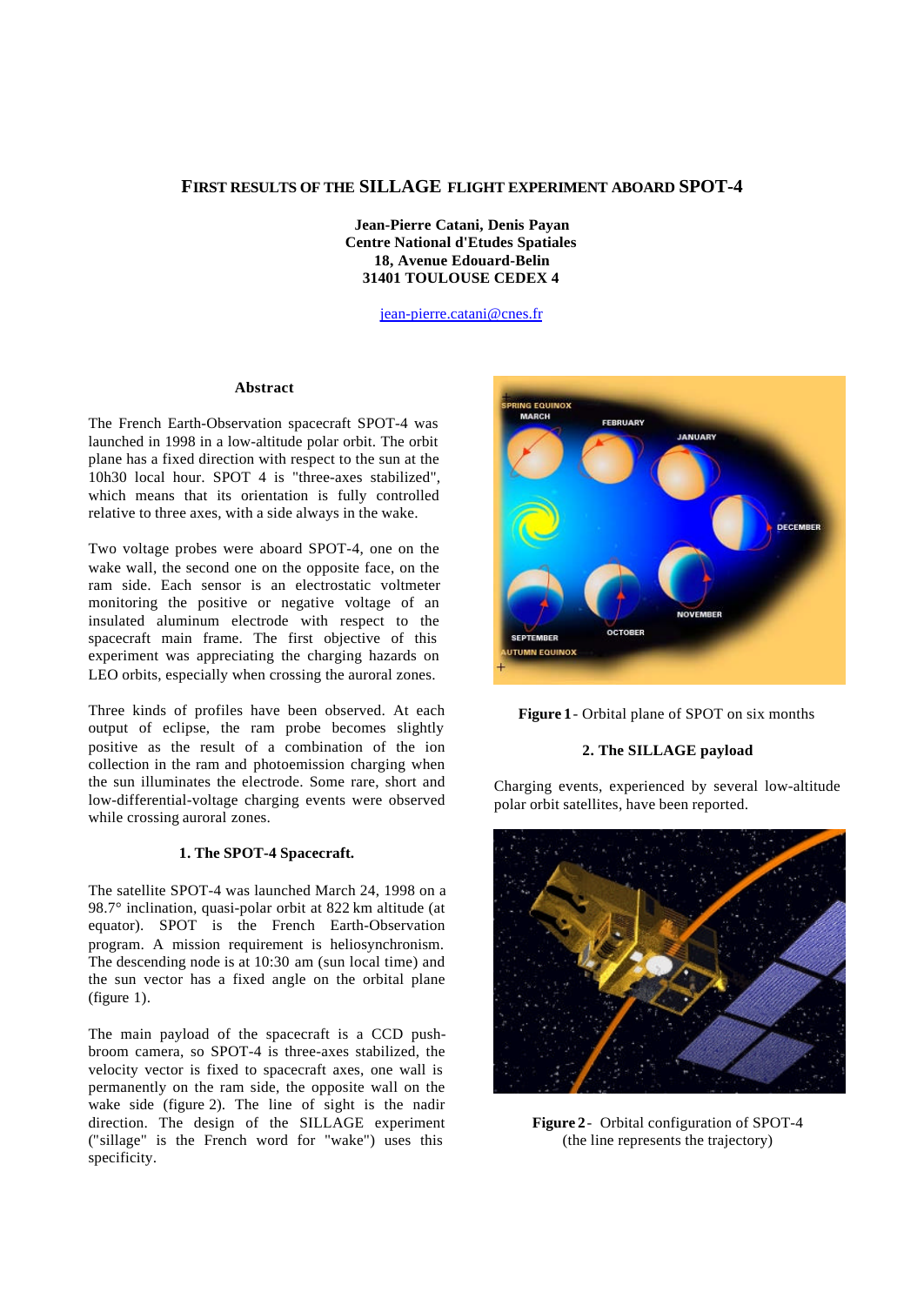Some of them were instrumented with ion spectrometers: FREJA orbiting on the low-altitude interval 1000 to 1800 km or DMSP on the same orbit as SPOT.

Events always occur on the night side, when crossing the thin aurora zone where plasma density is deeply decreased during a particle precipitation. Moreover in a few cases, a discharge from an estimated 3 kVdifferential voltage triggered resets an on-board computer of the DMSP satellites [1].



**Figure 3**- Voltage probe on the wake side

Designed with mitigation techniques of geosynchronous satellites, added to the fact there is no internal charging at low altitudes, none of the four SPOT satellites experienced electrostatic discharges. To share between the roles played by technology and environment in this success, it was decided to implement surface voltage monitors on SPOT-4. As the worst case of differential charging was expected in the wake, a voltage probe was implemented on the backside wall (figure 3). For reference, an identical probe was set on the front side in the ram. This experiment is not science, only the

measurement of the voltage build-up on a floating aluminum piece set on the external spacecraft surface. It is reduced at the minimum, there is no companion payload monitoring the environmental parameters, plasma density and flux. The voltage is measured in permanence and transmitted when crossing over a predefined threshold or on ground command.

### **3. Description of hardware**

The probe was designed by SNECMA (formerly SEP, Société Européenne de Propulsion) under a contract of the European Space Agency [2]. It is a miniature voltage probe initially designed for measuring the surface voltage to ground of a solar cell. It vas modified for fixing on a wall, integrating a preamplifier (figure 4).



**Figure 4**- Photograph of the voltage probe including the preamplifier, the 9-pins Sub-D connector gives the scale

The command and measuring electronic boards were designed at CNES. The principle of the probe is a variable capacitance. An aluminum electrode collects impinging charges from the environment. An underlying vibrating electrode is connected at the input of the preamplifier (figure 5). This electrode presents a variable capacitance with respect to the collector and to the ground. From the variable replacement current, a sine voltage, proportional to the static voltage of the collector, is present at the input of the preamplifier.

An electromagnet is generating the oscillation of the intermediate electrode (figure 6). The frequency was chosen at 517 Hz not to interfere with the main payload of the SPOT spacecraft, the CCD camera requiring high stability. Moreover, dampers isolate the probe mechanically from the spacecraft frame. The voltage range has been adjusted in the interval -4 to 4 kV with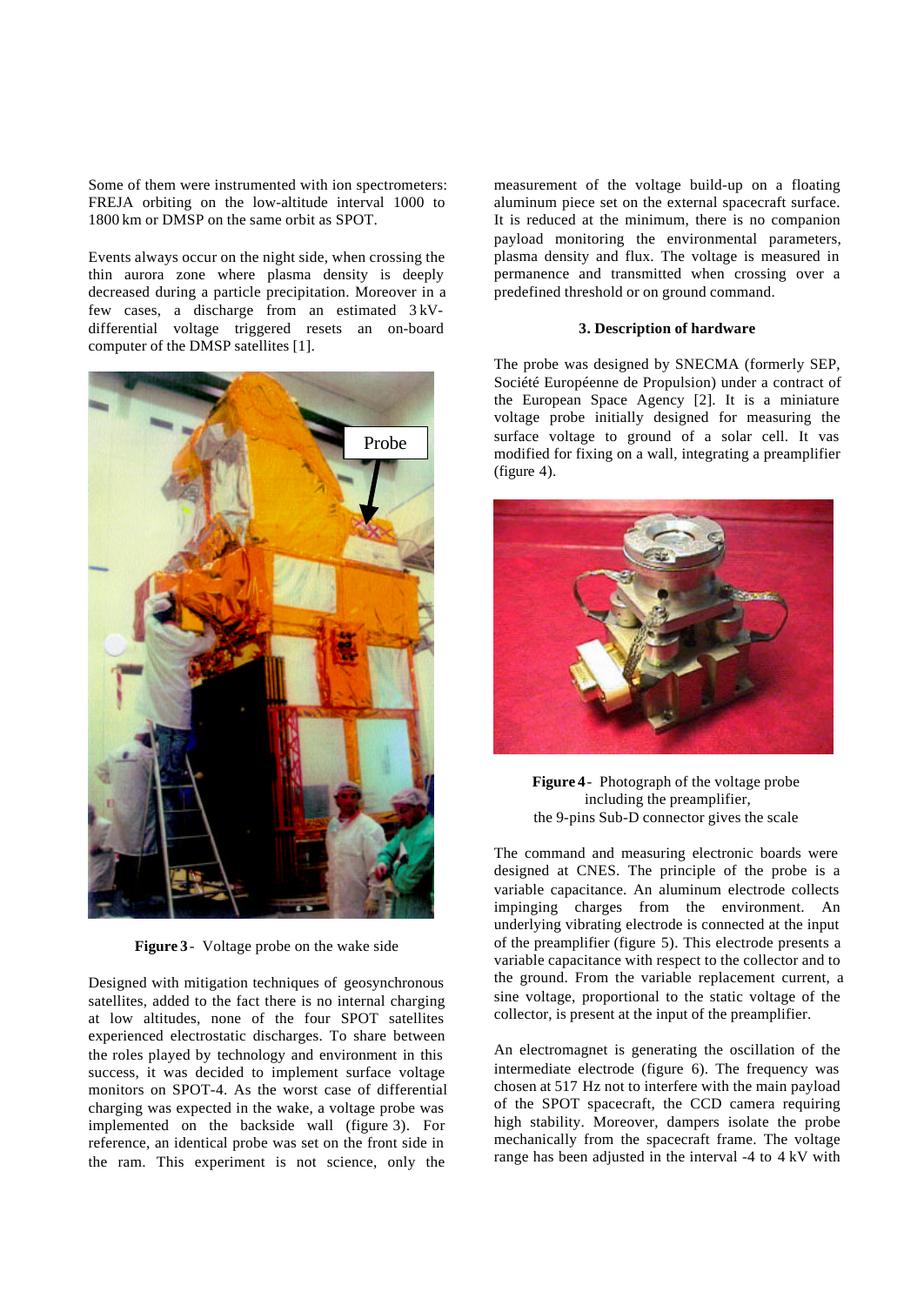a sensitivity of 2 V, automatic polarity detection and range switching.



**Figure 5**- Electrical scheme

There is one measurement per second for each probe. Due to the limited amount of on-board mass memory, a window of about 10 minutes has been allocated to this experiment every day. However for not missing a charging event, the voltage measurement is acquired an stored in permanence in a loop memory. When a measure is above a predefined value, storage is frozen 9 minutes later and transmitted to the spacecraft telemetry subsytem. This feature gives one-minute pretriggering capability and visibility to the actual beginning of the event. By reducing the time resolution and requesting more resources, data of a whole orbit was also available.



**Figure 6**- Mechanical drawing

## **4. Flight data**

In April 2001, more than three years of data have been accumulated showing three typical signatures.

# 4.1 Signature of quiet environment

Most of the time, there is a null collector voltage with respect to the frame reference. However, without any exception, at each revolution, the ram-probe exhibits a positive voltage roughly twenty minutes, the wake probe is remaining uncharged the whole orbit. On figure 7, four measurement sequences of the same revolution have

been gathered with respect to the orbital angle from the ascending node.



**Figure 7**- Ram probe response

The collector voltage becomes positive with a fast rise time, there is a maximum by the north pole, a slow decrease to zero. The y-axis is graduated in "lsb", least significant digit of telemetry. Roughly, 1 lsb represents 1 volt. The voltage is measured with respect to the satellite ground, not to the plasma potential. As the solar array is positive (28 to 34 V, depending on the battery voltage), the voltage frame with respect to plasma potential is a few volts negative.

As it can be seen on figure 1, the ascending node is always in the night side (at local time 10:30pm). On the figure 8, the sunlight flux is drawn with respect to time, taking into account the earth shadow and the angle cosine between the sun direction and the collector surface. The x-axis is time, with the ascending node at about 5000s.



**Figure 8**- Sun illumination of probes (wake probe, top view and ram probe, bottom view).

The ram probe voltage is in relation with the photoemission by the UV sunlight (mainly the Lyman alpha line at 10.2 eV) which makes the floating collector positive. There is no symmetry between both probes, the wake probe voltage stays to zero, even lightened. As the satellite velocity is larger than the thermal velocity of ions, positive hydrogen and oxygen ions are collected by sweeping, also participating to make the collector positive. This is not the case in the wake for there is a depletion of ion [3].